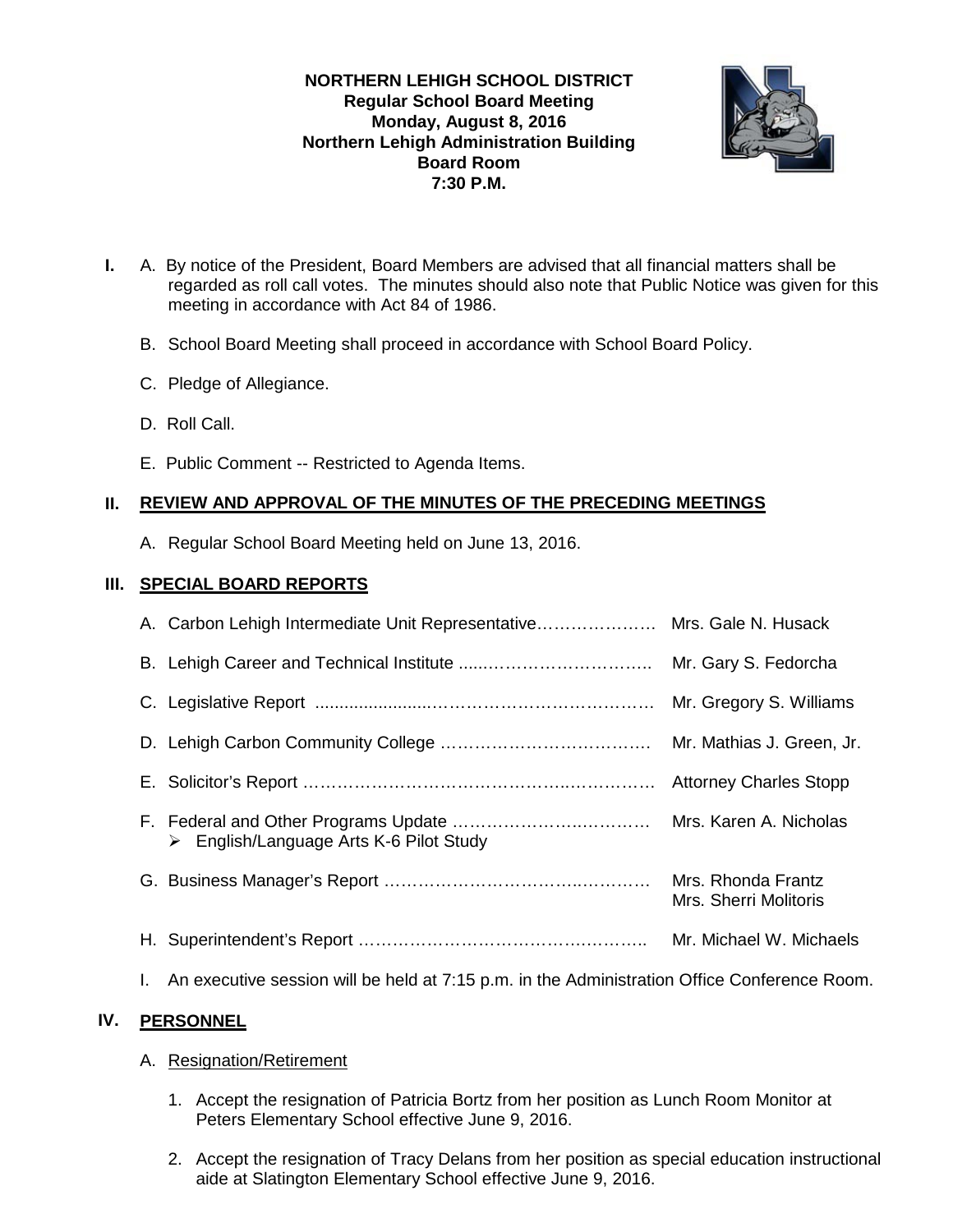|    | 3. Accept the resignation of Michelle Hock from her position as English Teacher at the<br>Senior High School effective July 27, 2016.                                                    |                                                                                                                                                                                                                                                                                  |  |
|----|------------------------------------------------------------------------------------------------------------------------------------------------------------------------------------------|----------------------------------------------------------------------------------------------------------------------------------------------------------------------------------------------------------------------------------------------------------------------------------|--|
|    | 4. Accept the resignation of Gina Orr from her position as Mathematics Teacher at the<br>Middle School effective July 27, 2016.                                                          |                                                                                                                                                                                                                                                                                  |  |
|    | 5. Accept the resignation of Michael Strohl from his position as 5 <sup>th</sup> Grade Elementary<br>Teacher at Slatington Elementary School and football coach effective July 26, 2016. |                                                                                                                                                                                                                                                                                  |  |
|    | <b>B.</b> Administrative Transfer                                                                                                                                                        |                                                                                                                                                                                                                                                                                  |  |
| 1. | Instructional<br>a. Susan Bachman<br>From:<br>To:<br>Salary:<br>Effective:                                                                                                               | 4 <sup>th</sup> Grade Teacher Slatington Elementary School<br>6 <sup>th</sup> Grade Teacher Slatington Elementary School<br>No change in salary<br>August 22, 2016                                                                                                               |  |
| b. | Jennifer Balliet<br>From:<br>To:<br>Salary:<br>Effective:                                                                                                                                | <b>Temporary Professional Employee</b><br><b>Permanent Substitute Teacher</b><br>Slatington Elementary School 5 <sup>th</sup> Grade Teacher<br>replacing Michael Strohl who resigned.<br>\$46,975 (Step 2 Bachelors on the 2016-2017 CBA<br>Salary Schedule)<br>November 3, 2016 |  |
| 2. | Non-Instructional                                                                                                                                                                        |                                                                                                                                                                                                                                                                                  |  |
|    | a. Janice Herzog<br>From:<br>To:<br>Salary:<br>Effective:                                                                                                                                | Learning Support Paraprofessional at Peters Elementary<br>School<br><b>Emotional Support Paraprofessional at the Middle School</b><br>No change in salary<br>August 22, 2016                                                                                                     |  |
|    | b. Kimberly Wagner<br>From:<br>To:<br>Salary:<br>Effective:                                                                                                                              | Emotional Support Paraprofessional at the Middle School<br>PCA for Student #1890025 at the High School<br>No change in salary<br>August 22, 2016                                                                                                                                 |  |
|    | c. Jennifer Haas<br>From:<br>To:<br>Salary:<br>Effective:                                                                                                                                | PCA for Student who graduated<br>PCA for Student #2590017 at Slatington Elementary School<br>No change in salary<br>August 22, 2016                                                                                                                                              |  |
| 1. | C. Appointment<br>Instructional<br>a. Matthew Davis*<br>Assignment:<br>Salary:<br>Effective:                                                                                             | <b>Professional Employee</b><br>Middle School Math Teacher replacing Gina Orr who<br>resigned.<br>\$56,800 (Step 6 Masters on the 2016-2017 CBA Salary<br>Schedule)<br>August 22, 2016                                                                                           |  |

 **\* Pending Verification of Missing Personnel File Items**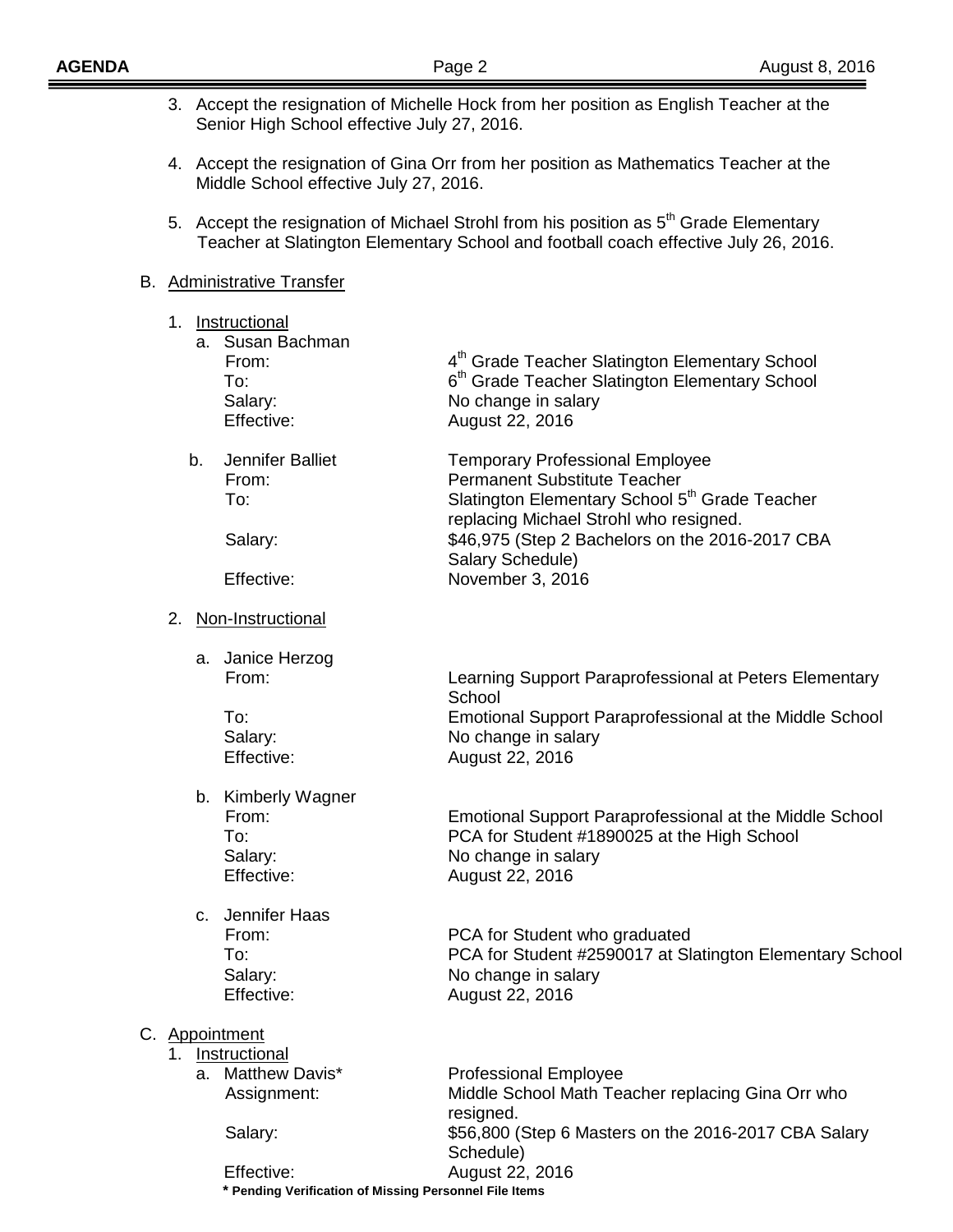Ξ

|    | b. Tracy Karpowich*<br>Assignment:<br>Salary:                                           | <b>Professional Employee</b><br>High School Learning Support Teacher replacing Amy<br>Zeiser who was transferred to Slatington Elementary School.<br>\$53,300 (Step 7 Bachelor's +24 on the 2016-2017 CBA |  |  |
|----|-----------------------------------------------------------------------------------------|-----------------------------------------------------------------------------------------------------------------------------------------------------------------------------------------------------------|--|--|
|    | Effective:                                                                              | Salary Schedule)<br>August 22, 2016                                                                                                                                                                       |  |  |
|    | * Pending Verification of Missing Personnel File Items                                  |                                                                                                                                                                                                           |  |  |
|    | c. William Neal*<br>Assignment:                                                         | <b>Temporary Professional Employee</b><br>Slatington Elementary School 3rd Grade Teacher<br>replacing Marilyn Steckel who retired.                                                                        |  |  |
|    | Salary:                                                                                 | \$55,300 (Step 1 Masters on the 2016-2017 CBA Salary<br>Schedule)                                                                                                                                         |  |  |
|    | August 22, 2016<br>Effective:<br>* Pending Verification of Missing Personnel File Items |                                                                                                                                                                                                           |  |  |
|    | d. Nicole Nightlinger*<br>Assignment:                                                   | <b>Temporary Professional Employee</b><br>Middle School Emotional Support Teacher replacing<br>Kayla Perkowski who was transferred to Peters<br>Elementary School.                                        |  |  |
|    | Salary:                                                                                 | \$55,300. (Step 1 Masters on the 2016-2017 CBA Salary<br>Schedule)                                                                                                                                        |  |  |
|    | Effective:<br>* Pending Verification of Missing Personnel File Items                    | August 22, 2016                                                                                                                                                                                           |  |  |
|    | e. Janelle Scheckler*<br>Assignment:                                                    | <b>Temporary Professional Employee</b><br>High School English Teacher replacing Michelle Hock<br>who resigned.                                                                                            |  |  |
|    | Salary:                                                                                 | \$52,100. (Step 1 Bachelors+24 on the 2016-2017 CBA<br>Salary Schedule)                                                                                                                                   |  |  |
|    | Effective:<br>* Pending Verification of Missing Personnel File Items                    | August 22, 2016                                                                                                                                                                                           |  |  |
| f. | Sara Shimer*<br>Assignment:                                                             | <b>Temporary Professional Employee</b><br>Slatington Elementary School 4th Grade Teacher<br>replacing Susan Bachman who was transferred to<br>Slatington Elementary School 6 <sup>th</sup> Grade Teacher. |  |  |
|    | Salary:                                                                                 | \$52,300 (Step 2 Bachelors+24 on the 2016-2017 CBA<br>Salary Schedule)                                                                                                                                    |  |  |
|    | Effective:<br>August 22, 2016<br>* Pending Verification of Missing Personnel File Items |                                                                                                                                                                                                           |  |  |
|    | g. Anthony Tulio<br>Assignment:                                                         | <b>Temporary Professional Employee</b><br>Slatington Elementary School 5th Grade Teacher                                                                                                                  |  |  |
|    | Salary:                                                                                 | replacing Dawn Mayer who retired.<br>\$55,900 (Step 3 Masters on the 2016-2017 CBA Salary<br>Schedule)                                                                                                    |  |  |
|    | Effective:<br>* Pending Verification of Missing Personnel File Items                    | August 22, 2016                                                                                                                                                                                           |  |  |
| h. | Tayler Urban*<br>Assignment:                                                            | <b>Temporary Vacancy Replacement</b><br>High School English Teacher replacing a teacher on<br>family medical leave.                                                                                       |  |  |
|    | Salary:                                                                                 | Substitute Teacher Rate Days 1-30 at \$120/day; Day 31<br>and beyond: \$46,875 (Step 1 Bachelors on the 2016-<br>2017 CBA Salary Schedule)                                                                |  |  |
|    | Effective:                                                                              | August 22, 2016                                                                                                                                                                                           |  |  |
|    | <b>Termination Date:</b><br>* Pending Verification of Missing Personnel File Items      | Upon return of full time teacher                                                                                                                                                                          |  |  |
|    |                                                                                         |                                                                                                                                                                                                           |  |  |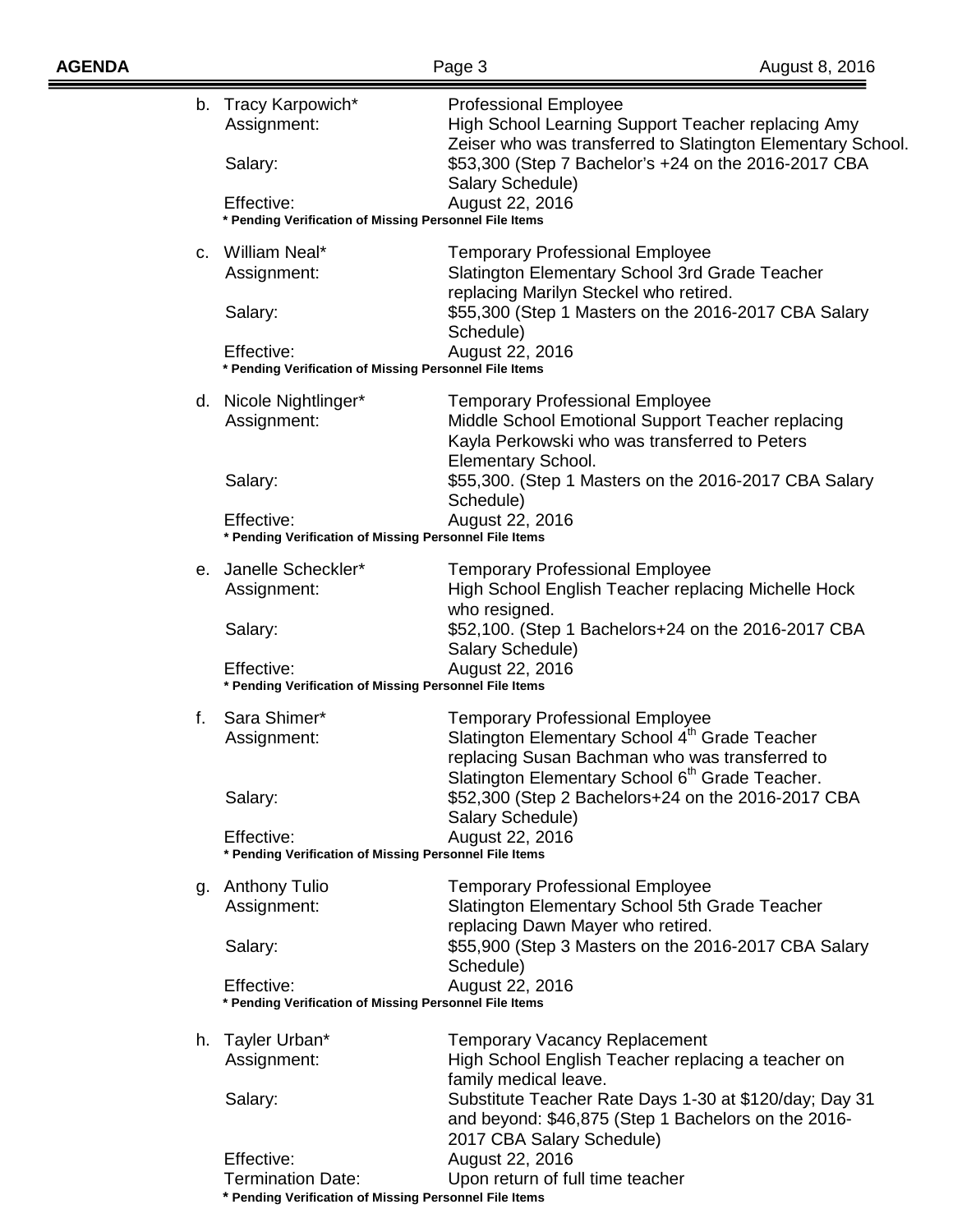|  | D. Leave of Absence |
|--|---------------------|
|  |                     |

- 1. Approve the request of employee #3610 to take a leave of absence for her own medical reasons beginning on August 22, 2016. Employee is requesting to use accumulated sick days. Employee plans to return to her position upon release of her attending physician.
- 2. Approve the request of employee #2825 to take a medical leave of absence on or about September 11, 2016 for the birth of her first child. Employee is requesting to use 30 sick days. Upon exhaustion of sick days, she is requesting a twelve week Family Medical Leave. Employee will be returning to her teaching position upon release from her attending physician on or about January 23, 2017.
- E. Motion to renew the appointment of the following Co-Curricular positions for the 2016-2017 school year.

| Susan Bachman              | <b>Elementary Scholastic Scrimmage</b>      | \$  | 463.00     |
|----------------------------|---------------------------------------------|-----|------------|
| <b>Christopher Barnes</b>  | <b>MS Newspaper Advisor</b>                 | \$  | 484.00     |
| Jeremy Battista            | <b>MS Yearbook Advisor</b>                  | \$  | 854.00     |
| <b>Christopher Bennett</b> | Assistant Baseball Coach (JV)               |     | \$3,081.00 |
| <b>David Carroll</b>       | Senior High Band Advisor                    |     | \$5,001.00 |
| <b>David Carroll</b>       | <b>MS Band Director</b>                     |     | \$731.00   |
| Jonathan DeFrain           | Senior High Student Council Advisor         |     | \$2,195.00 |
| Jonathan DeFrain           | <b>Assistant Softball Coach</b>             |     | \$3,081.00 |
| <b>Ashlie Eckert</b>       | <b>Assistant Track Coach</b>                |     | \$3,081.00 |
| <b>Rick Eckhart</b>        | MS Jr. Ntl. Honor Society (Shared \$439.00) |     | \$219.50   |
| <b>Scott Gerould</b>       | <b>Assistant Track Coach</b>                |     | \$3,081.00 |
| Jason Graver               | MS Jr. Ntl. Honor Society (Shared \$439.00) | \$  | 219.50     |
| <b>Manny Guedes</b>        | MS Spring Intramurals - Weightlifting       | \$  | 854.00     |
| <b>Todd Herzog</b>         | Sr. High Spring Intramurals - Weightlifting | \$  | 854.00     |
| <b>Robert Hicks</b>        | <b>Head Softball Coach</b>                  |     | \$4,866.00 |
| Stephen Hluschak           | <b>Assistant Baseball Coach</b>             |     | \$3,081.00 |
| Stephen Hluschak           | Sr. High Winter Intramurals - Weightlifting |     | \$854.00   |
| Mark Hoffman               | <b>Assistant Softball Coach</b>             |     | \$3,081.00 |
| Andrew Kern                | Middle School Web Page Advisor              | \$  | 427.00     |
| Gregory King               | <b>Head Baseball Coach</b>                  |     | \$4,866.00 |
| Michael Lehtonen           | Sr. High Winter Intramurals - Winter Track  | \$. | 854.00     |
| Michael Lehtonen           | <b>Head Track Coach</b>                     |     | \$4,866.00 |
| Derek Long                 | <b>Assistant Track Coach</b>                |     | \$3,081.00 |
| <b>Jeffrey Miller</b>      | Sr. High Fall Intramural - Basketball       |     | \$ 854.00  |
| Nicole Nightlinger         | <b>MS Student Council</b>                   |     | \$1,320.00 |
| <b>David Oertner</b>       | <b>Assistant Track Coach</b>                |     | \$3,081.00 |
| Henry Ojeda                | Middle School Coed Soccer Coach             |     | \$2,757.00 |
| MaryAnne S.-Mattiola       | <b>Yearbook Advisor</b>                     |     | \$2,545.00 |
| <b>Rachel Reiter</b>       | <b>MS Chorus Advisor</b>                    | S.  | 731.00     |
| <b>Rachel Reiter</b>       | <b>HS Chorus Advisor</b>                    |     | \$1,829.00 |
| Joseph Tout                | Sr. High Spring Intramurals - Weightlifting | \$  | 854.00     |
| Joseph Tout                | Sr. High Winter Intramurals - Weightlifting |     | \$854.00   |
| <b>Randal Utsch</b>        | Majorette/Band Advisor                      |     | \$2,195.00 |

#### F. Co-Curricular Volunteers 2016-2017

| Kayla Belles*         |
|-----------------------|
| Cody Bowman*          |
| Dylan Hofmann*        |
| Melissa Levendusky    |
| <b>Drake Pristash</b> |
|                       |

Assistant Girls' Soccer Coach Assistant Football Coach Assistant Football Coach Assistant Softball Coach Assistant Track Coach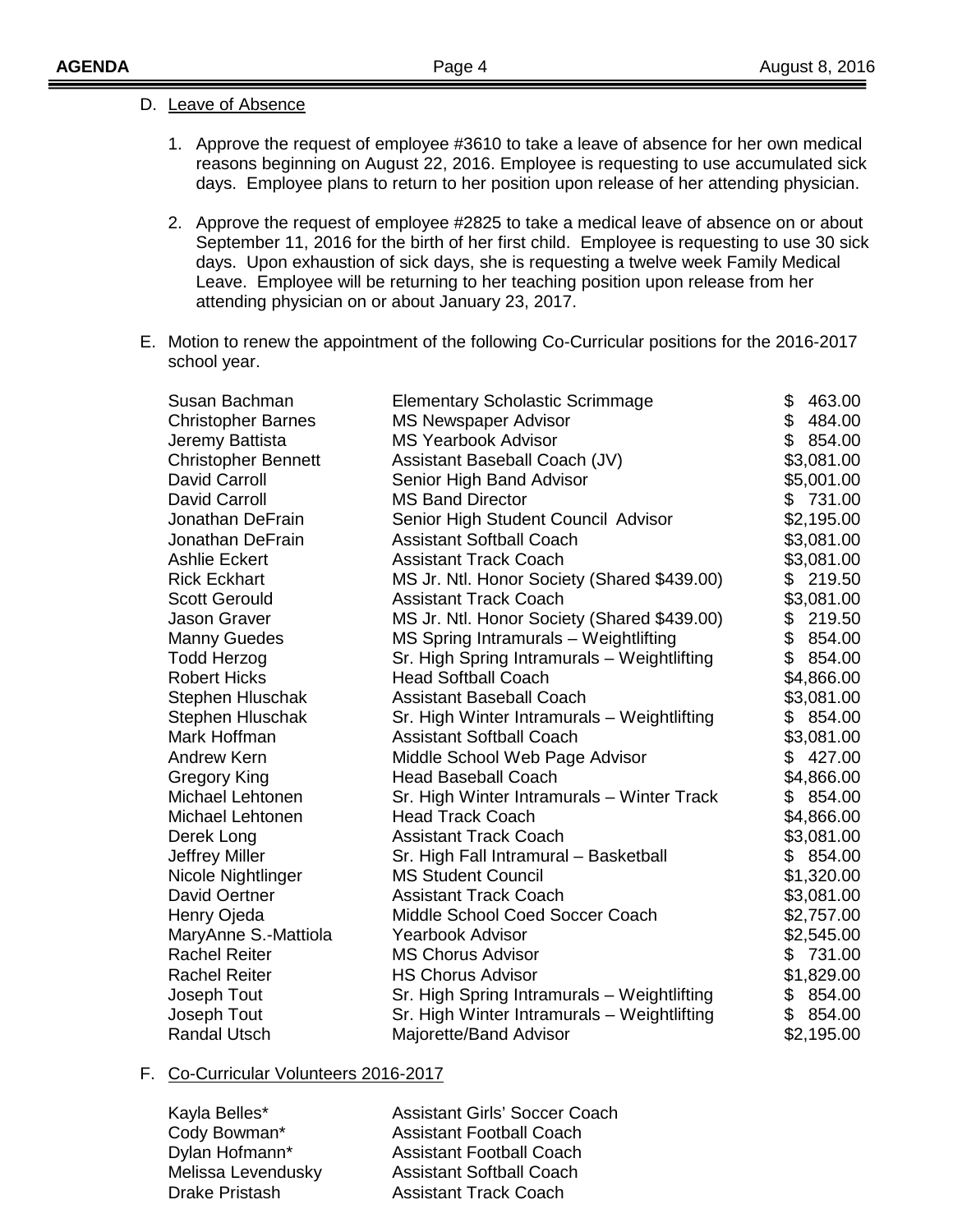| Joseph Seremula                                        | <b>Assistant Baseball Coach</b> |  |  |  |
|--------------------------------------------------------|---------------------------------|--|--|--|
| <b>Brian Schell</b>                                    | <b>Assistant Softball Coach</b> |  |  |  |
| * Pending Verification of Missing Personnel File Items |                                 |  |  |  |

#### G. Assistant Athletic Director

Approve to continue the appointment of Joseph Tout as Assistant Athletic Director for the 2016-2017 school year at a stipend of \$3,500.00. He will assist the Athletic Director in all Athletic Director duties and responsibilities and will be responsible for athletic fundraising activities.

# H. Game Workers 2016-2017

Motion to renew the appointment of the following list of people as Game Workers for the 2016-2017 school year. Game Workers consist of ticket sellers and takers, game announcers, scoreboard operators, timers, field judges, scorekeepers. Rate of pay is consistent with the rates approved on the 2016-2017 Supplementary Personnel Salary Schedule.

Chris Baumann Kyle Baumann Chris Bennett **Terry Bowman** Cody Bowman\* Jennifer Butz Elizabeth Case **Allison Chruscial** Jonathan DeFrain Scott DeLong Alden Farber Jamie Farber Kelly Follweiler **Gotter Strutter Strutter** Jessica Frew Scott Gerould Barry Herman Stephen Hluschak Dylan Hofmann\* Patricia Jones **Andrew Kern** Greg King **Mark Lavine** Mike Lehtonen Derek Long Vonda Lorson Steve Martinez Michael Mengel **Alternative Control** Jacqueline Miller<br>
Kathy Nowlin **Alternative Control Control** David Oertner Kathy Nowlin **Example 20 You Contain Contains Container**<br>Kavla Perkowski **David Pristash** Kayla Perkowski Michelle Raber **Kathleen Reese** Dennis Rehrig Nancy Rehrig Nicholas Sander **Paula Seiler** James Yadush **Amy Zeiser \* Pending Verification of Missing Personnel File Items**

I. Salary Adjustments

Acknowledge the following teacher who has completed the requirements per the Collective Bargaining Agreement that would entitle them to a salary increase for the 2016-2017school year.

Amber Kuntz From: Step 6B+24 To: Step 6M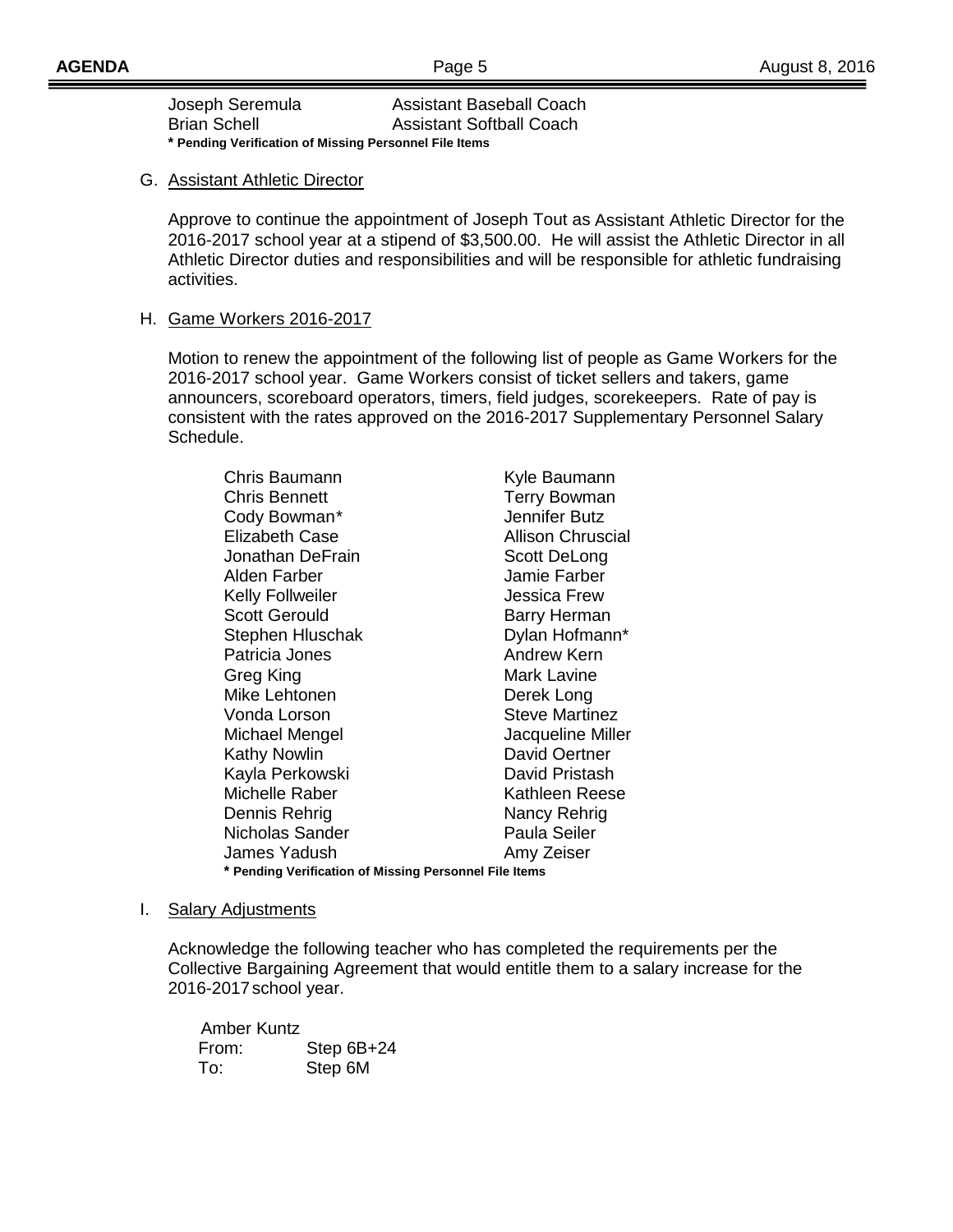## J. Professional Contracts

According to Article II – 1108, subsection (b) of the School Code: "a temporary professional employee, initially employed by a school district on or after June 30, 1996, whose work has been certified by the district superintendent to the secretary of the school district, during the last four (4) months of the third year of such service, as being satisfactory, shall thereafter be a professional employee" within the meaning of this article." Therefore, it is recommended to approve "professional employee" status as per the school code for the following teachers, who have satisfactorily completed three years of service to the Northern Lehigh School District:

Ashlie Eckert Kayla Perkowski

- K. <u>Substitute</u>
	- 1. Instructional

 Motion to renew the appointment of the following substitute teachers for the 2016-2017 school year at the 2016-2017 substitute teacher rates as approved on the Supplementary Personnel Salary Schedule:

Thomas Battista – Health & Physical Education Stephanie Boyer – Special Education PK-8; Elementary K-4 Janet Brostedt – Elementary James Fisher – Social Studies Jo Lyn Gazo – Social Studies, Family & Consumer Science, Library Science Ricky Guth – Citizenship 7-12 Dylan Hofmann\* - Health & Physical Education Dawn Kemery - Elementary Elena Krupa – Special Education; Early Childhood N-3 Samantha Lilly – Elementary & Special Education Caitlin Makoul - Elementary & ESL Andrew Marth – Physics & Mathematics Helene McGuire-Hein - School Nurse Patricia Passick – Art K-12 Linda Sarver - Art Candace Steffie – Elementary Megan Wagner – Elementary PK-4 Jane Wessner – Elementary **\*Pending Verification of Missing Personnel File Items**

#### 2. <u>Non-Instructional</u>

a. Motion to renew the appointment of the following individuals as substitute secretaries/aides for the 2016-2017 school year at the 2016-2017 substitute rate as approved on the Supplementary Personnel Salary Schedule:

Davina Blose Bobbi Jo Reed\* Laura Olinger **Heather Remaley\*** Christine Sigley Janice Wasilkowski Tina Williams Claudia Young **\*Pending Verification of Missing Documents**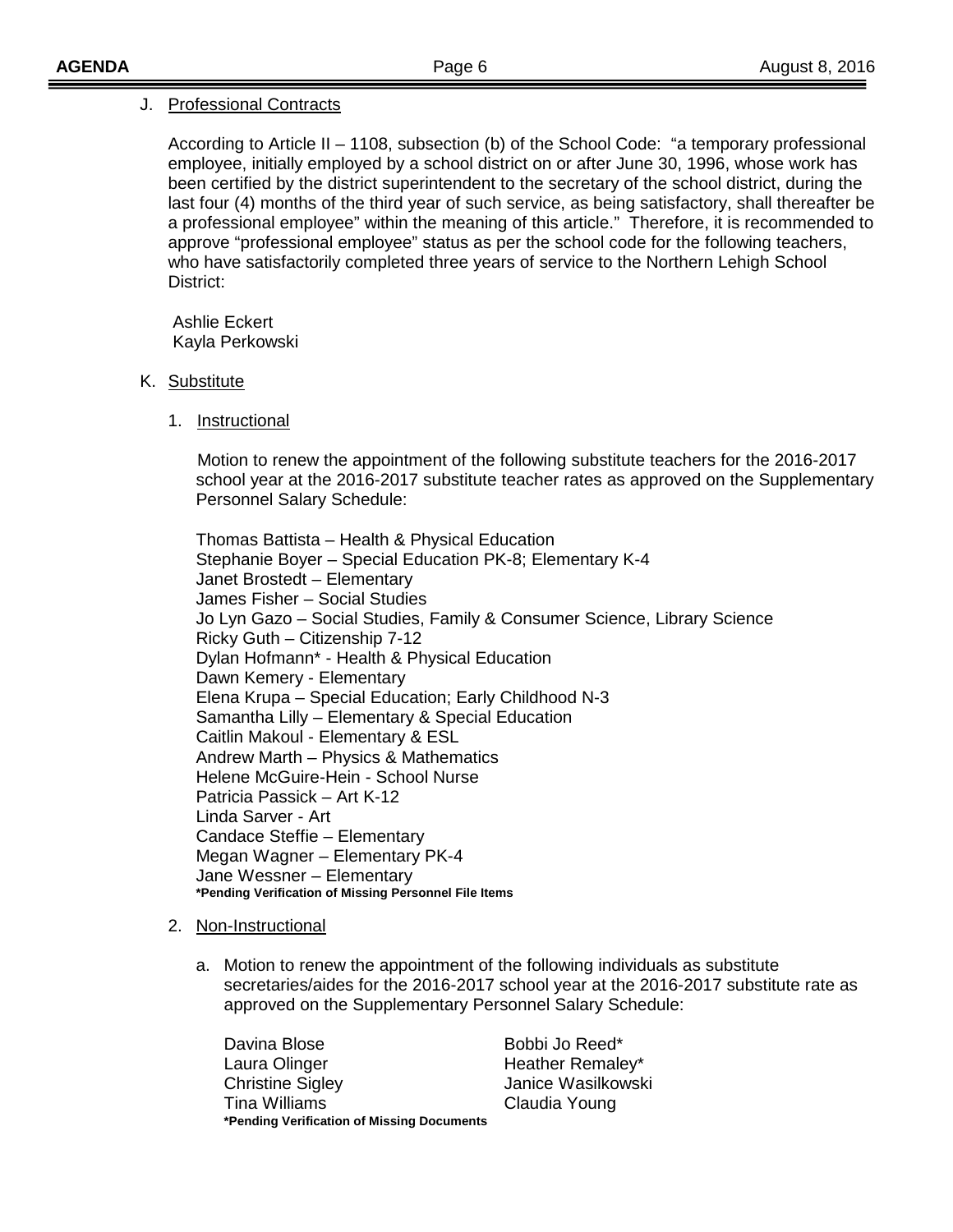b. Motion to renew the appointment of the following individuals as substitute cafeteria workers for the 2016-2017 school year at the 2016-2017 substitute rate as approved on the Supplementary Personnel Salary Schedule:

Davina Blose **Betty Rowland** Crystal Buck Christine Sigley Bobbi Jo Reed\* Janice Wasilkowski Heather Remaley\* Claudia Young **\*Pending Verification of Missing Documents**

c. Motion to renew the appointment of the following individuals as substitute custodians for the 2016-2017 school year at the 2016-2017 substitute rate as approved on the Supplementary Personnel Salary Schedule:

Bobbi Jo Reed\* Franklin Stoss Eric Schaner **\*Pending Verification of Missing Documents**

# **V. CONFERENCES**

## **VI. POLICY**

- A. Board Policy Second Reading
	- 1. Approve school board policy #212 Pupils Reporting Student Progress, as presented after second reading. **(Attachment #1)**
	- 2. Approve school board policy #222 Pupils Tobacco Use, as presented after second reading. **(Attachment #2)**
	- 3. Approve school board policy #808 Operations Food Services, as presented after second reading. **(Attachment #3)**
	- 4. Approve school board policy #823 Operations Naloxone, as presented after second reading. **(Attachment #4)**
- B. Student-Parent Handbook Changes
	- 1. Approve the changes to the Elementary School Student-Parent Handbook as presented. **(Attachment #5)**
	- 2. Approve the changes to the Middle School Student-Parent Handbook as presented. **(Attachment #6)**
	- 3. Approve the changes to the High School Student-Parent Handbook as presented. **(Attachment #7)**
- C. Approve to authorize proper officials to enter into an agreement for three Northern Lehigh School District special education students to attend Whitehall-Coplay School District in accordance with the promises and covenants contained in the agreement. This agreement is effective for the 2016-2017 school year. **(Attachment #8)**

## **VII. CURRICULUM AND INSTRUCTION**

A. Approve to authorize proper officials to enter into an agreement between the Northern Lehigh School District and Behavioral Health Associated Licensed Private Academic School for the purpose of furnishing regular education or special education programs for students for the 2016-2017 school year. **(Attachment #9)**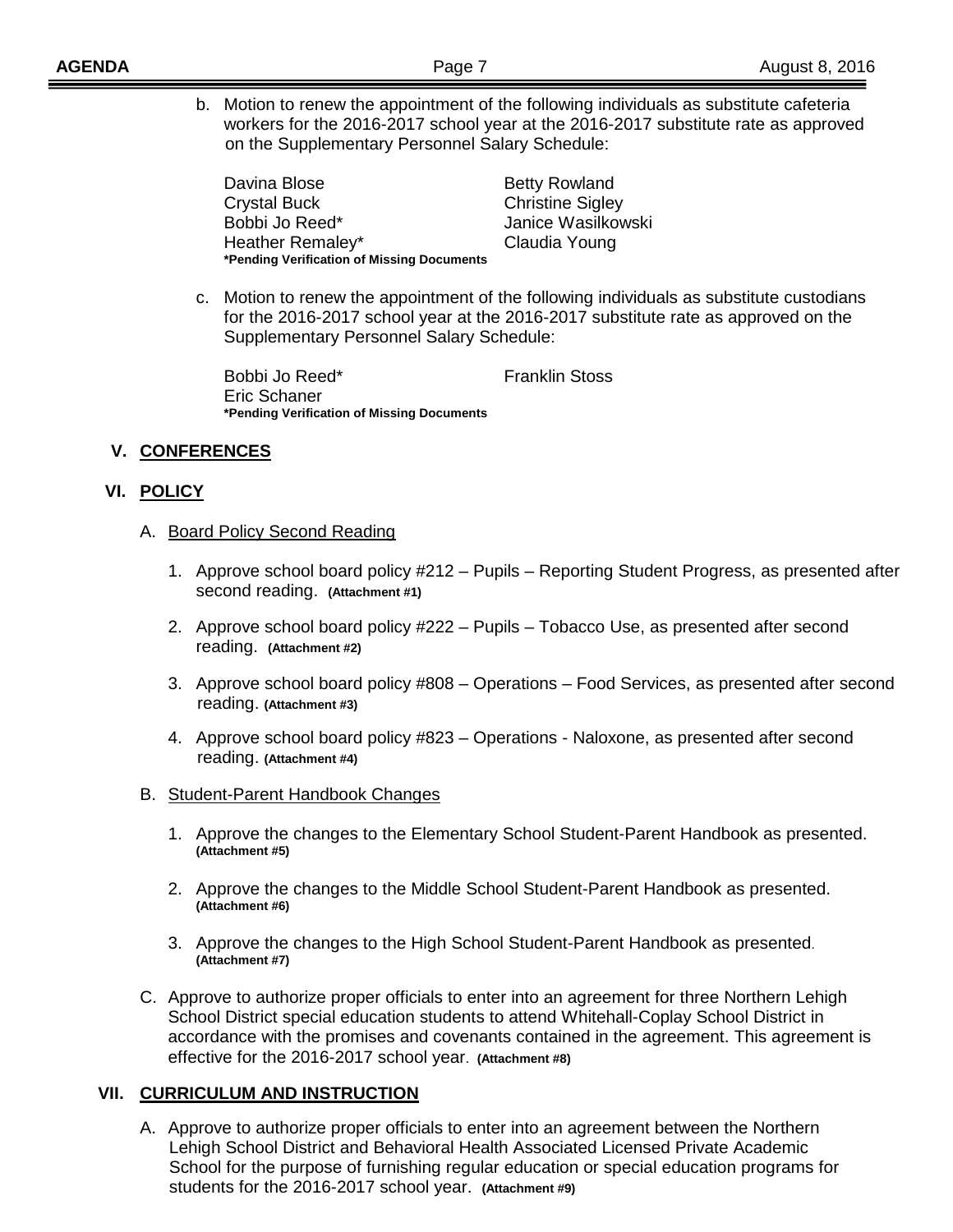- C. Approve to authorize the Superintendent to execute a letter of agreement for the 2016-2017 academic year with the Center for Humanistic Change, Inc. to provide Student Assistance Program (SAP) Liaison services. The Student Assistance Teams in our school district will use these services. **(Attachment #11)**
- D. Authorize Community Services for Children to operate the Head Start Pre-K program at Peters Elementary School from September, 2016 through the end of May, 2017. The only obligation to the district is to provide one classroom. **(Attachment #12)**
- E. Induction Program

Approve the following teachers as helping teachers in the Northern Lehigh School District Induction Program for the 2016-2017 school year:

| <b>Helping Teacher</b>                       | Inductee                                   | Stipend              |  |
|----------------------------------------------|--------------------------------------------|----------------------|--|
| <b>Kimberly Filipovits</b><br>Michael Mengel | Nicole Nightlinger<br><b>Anthony Tulio</b> | \$750.00<br>\$750.00 |  |
| Amanda Beer                                  | Jennifer Balliet                           | \$750.00             |  |
| Jon Prive                                    | Janelle Scheckler                          | \$750.00             |  |
| Susan Beil                                   | <b>Ryan Stillwell</b>                      | \$750.00             |  |

## **VIII. OLD BUSINESS**

# **IX. NEW BUSINESS**

Approve the contract for the Assistant Superintendent, Karen A. Nicholas, as presented. **(Distributed to Board Members Only)**

## **X. FINANCIAL**

- A. Approve the Following Financial Reports:
	- 1. General Fund month of June (Unaudited)
	- 2. NLMS Student Activities Account month of June (Unaudited)
	- 3. NLHS Student Activities and Scholarship Account month of June (Unaudited)
- B. Approve the Following List of Bills:
	- 1. General Fund months of June, July & August 2016
	- 2. Cafeteria Fund months of June & July, 2016
	- 3. Refreshment Stand month of June 2016
	- 4. Capital Projects months of July & August, 2016
- C. Approve the request of the senior high school to close the following accounts due to no activity and/or advisors for the past 3-5 years. The monies will be transferred to the Student Council account.

Band - \$14.14 Interact Club - \$1,267.08 Peer Helpers - \$255.44 **Total - \$1,536.66**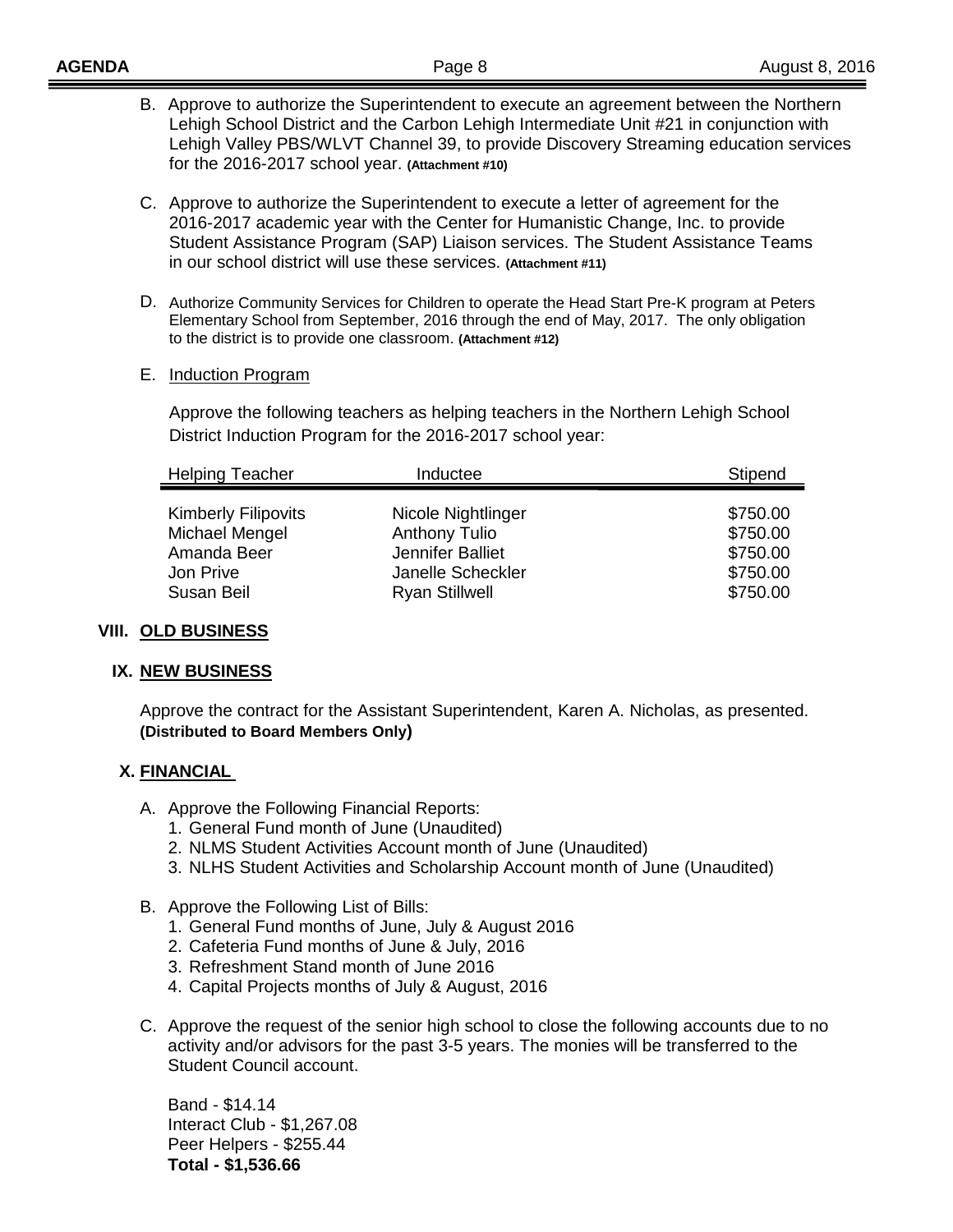- D. Approve the request of the middle school to close the Market Day Account due to the termination of the program. The account balance is \$5,093.40 and the funds will be transferred to the Student Council account.
- E. Approve abatement/exoneration requests of per capita taxes, for the residents that fall within the guidelines, as presented. **(Attachment #13)**
- F. Appoint Axis Insurance Company as the 2016-2017 Student Accident and Athletic Insurance Carrier. The renewal rate is \$21,535.00, to include all interscholastic sports, band and cheerleading. Voluntary school coverage is \$22.00 for the school time rate and \$88.00 for the 24-hour rate.

#### G. <u>School Dentist</u>

Approve to appoint Dr. Harry Shleifer of Broadway Family Dentistry as the school dentist for the 2016-2017 school year at the quoted fee of \$1.00 per dental exam needed.

#### H. <u>School Physician</u>

Approve to appoint Dr. Nicole Sully and Dr. Amy Gourniak of Parkland Family Health Center as school physicians for the 2016-2017 school year. The fee for grade level physicals will be \$20.00 per physical needed. Consultant services will be provided at no charge.

## I. Summer Band Camp

Approve to employ Nurse Tracy Hoffman, at a rate of \$30.00 per hour; 2.5 hours/day, from August 15-19, 2016. Approve to employ Instructional Assistant, Robin Blocker, at a rate of \$11.99 per hour, 2.5 hours/day, from August 15-19, 2016.

- J. Approve a five year service agreement (July 1, 2016 June 30, 2021) with Altronics Security Systems for monitoring of burglar alarm systems and recorded openings/closings for the 4 district school buildings and field house. Total cost for service for the 2016-2017 school year is \$2,937.50, for 2017-2018 is \$3,025.50, for 2018-2019 is \$3,116.25, for 2019-2020 is \$3,209.75 and for the 2020-2021 school year is \$3,306.00. **(Attachment #14)**
- K. Approve to authorize proper officials to enter into an agreement between the Northern Lehigh School District and Epic Health Services, Inc., for the purpose of providing Behavior Analytic Services for the 2016-2017 school year at a cost of \$120/hour for PhD and Clinical Director Services and \$95/hour for Master's Level Services. **(Attachment #15)**
- L. Award the bid for the field house hot water heater to L&R Associates at a cost of \$39,200. This project was budgeted in the 2016-2017 general fund budget.

## **XI. LEGAL**

## **XII. CORRESPONDENCE**

## **XIII. INFORMATION**

- A. Minutes of the Lehigh Career & Technical Institute Joint Operating Committee meeting held on May 25, 2016.
- B. Minutes of the Carbon Lehigh Intermediate Unit #21 Board of Directors meeting held on May 16, 2016 and June 20, 2016.